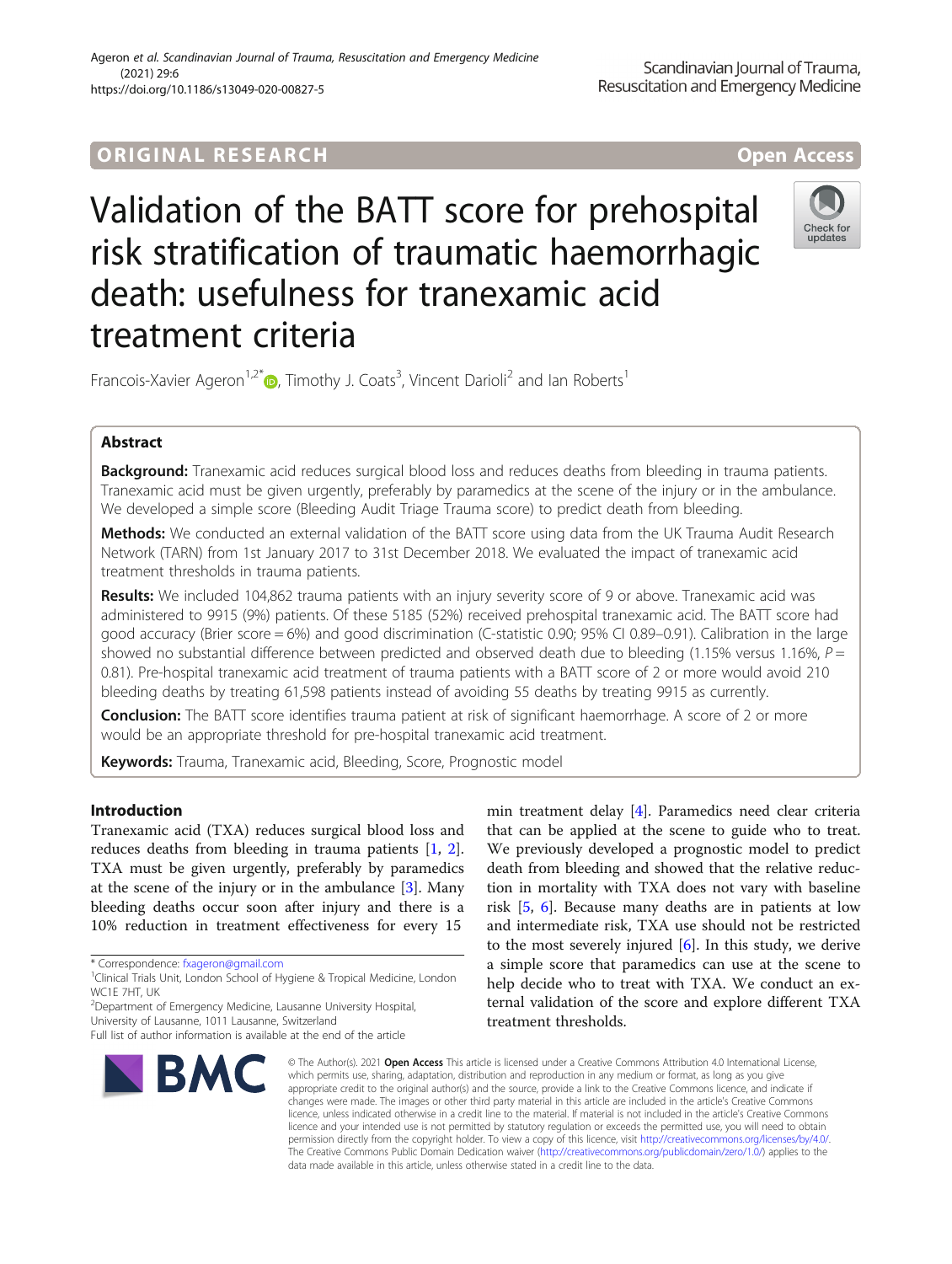#### Method

We developed a simple score (Bleeding Audit and Triage Trauma Score - BATT) to predict death due to bleeding in trauma patients. We conducted an external validation of this score using data from the UK Trauma Audit Research Network (TARN) from 1st January 2017 to 31st December 2018. Finally, we evaluated the impact of TXA treatment thresholds in trauma patients.

#### Development of the BATT score

We previously developed and validated a prognostic model to predict death due to bleeding in trauma patients. The methods are described in detail elsewhere [[5\]](#page-8-0). Briefly, data on bleeding trauma patients from 298 hospitals in 41 countries were used to derive the model. We validated the model using an internal–external cross-validation method based on data from 41 countries to ensure that the results are widely applicable. The final prognostic model included age, systolic blood pressure, Glasgow Coma Scale, heart rate, respiratory rate and mechanism of injury. To develop the BATT score, we assigned points for each predictor that were proportional to the coefficients of the regression equation. We added the criterion high velocity trauma as the intercept of the regression equation corresponding to the inclusion criteria of the trauma registry used for the development of prognostic model. High velocity trauma is routinely assessed at the scene and corresponds to injury from road traffic crash (with intrusion, ejection, death in same passenger compartment, and motor vehicle versus pedestrian or bicyclist), fall from high height  $(> 3 m)$ , blow or blast [\[7](#page-8-0)]. An electronic version of the score is available for computer or smartphone: [https://www.](https://www.evidencio.com/models/show/1393) [evidencio.com/models/show/1393](https://www.evidencio.com/models/show/1393)

#### Validation of the BATT score

We used data from the Trauma Audit Research Network (TARN) from 1st January 2017 to 31st December 2018 to validate the BATT score for use in England and Wales. The TARN database includes data on patients with an Injury Severity Score (ISS) of nine or more who are admitted to hospital in England and Wales for at least three nights, died in hospital or were transferred to another hospital for specialist care  $[8]$  $[8]$ . The exclusion criteria were isolated mild traumatic brain injury with loss of consciousness, superficial scalp injury, patients 65 years or older with femoral neck or single pubic rami fracture, fracture or dislocation of the foot or hand, closed fracture or dislocation of an isolated limb, simple skin laceration with blood loss < 20%.

Because death due to bleeding is not recorded in the TARN database, we used early deaths and early deaths with evidence of haemorrhage as a proxy for death due to bleeding. Causes of trauma deaths depend on time and location of death [[9\]](#page-8-0). Prehospital immediate deaths are likely to be due to traumatic brain injury or cardiovascular injuries [[10\]](#page-8-0). The main causes of in-hospital deaths are exsanguination and brain injury [[11](#page-8-0)]. Two studies, one in North America and one including two large European registries (UK and Germany) showed that deaths due to exsanguination occurred within 24 h with a peak at 6 h after admission [[9,](#page-8-0) [12\]](#page-8-0). Deaths due to head injuries occurred within 72 h with a peak at 24 h after admission. Consequently, we included deaths from all cause within 12 h of injury (excluding asphyxia, drowning, hanging, or massive destruction of skull or brain) and deaths between 12 to 24 h with evidence of bleeding (activation of massive transfusion protocol or blood within 6 h or an abbreviated injury scale (AIS) diagnosis associated with haemorrhage listed in the Supplementary file [1\)](#page-7-0).

We assessed the accuracy, discrimination and calibration of the BATT score. Accuracy was assessed using the Brier score. Because the Brier score depends on the prevalence of the outcome, we also calculated the scaled Brier score to account for the baseline risk of death due to bleeding (Supplementary file [2\)](#page-7-0). The scaled Brier score ranges from 0 to 100% and indicates the degree of error in prediction [[13](#page-8-0)]. A scaled Brier score of 0% shows perfect accuracy. Discrimination is the ability of the score to correctly identify patients with the outcome. We estimated the sensitivity, specificity, positive and negative likelihood ratio for each threshold of the BATT score. The likelihood ratio is the likelihood of a positive score in a patient with the outcome compared to the likelihood of a positive score in a patient without the outcome [[14](#page-8-0)]. The positive likelihood ratio is the ratio of sensitivity to 1-specificity. The negative likelihood ratio is the ratio of 1-sensitivity to specificity. A positive likelihood ratio of 10 or above will result in a large increase in the probability of the outcome. A negative likelihood ratio of 0.1 or less will result in a large decrease in the probability of the outcome. We plotted the Receiving Operating Characteristic (ROC) curve which is the sensitivity (true positives) on 1-specificity (false positives) for different threshold of the BATT score [\[15](#page-8-0)]. An ideal score will reach the upper left corner (all true positive with no false positive). We estimated the area under the ROC curve (AUROC) that corresponds to the concordance statistic (C-Statistic) for binary outcome. A Cstatistic of 1.0 shows perfect discrimination ability. Calibration is the agreement between observed and predicted outcomes. We estimated calibration in the large as the difference between the mean predicted and observed probabilities and the ratio of the predicted and observed number of events (P/O). We also plotted the observed and predicted probabilities of death by decile of the score and with local regression based on LOESS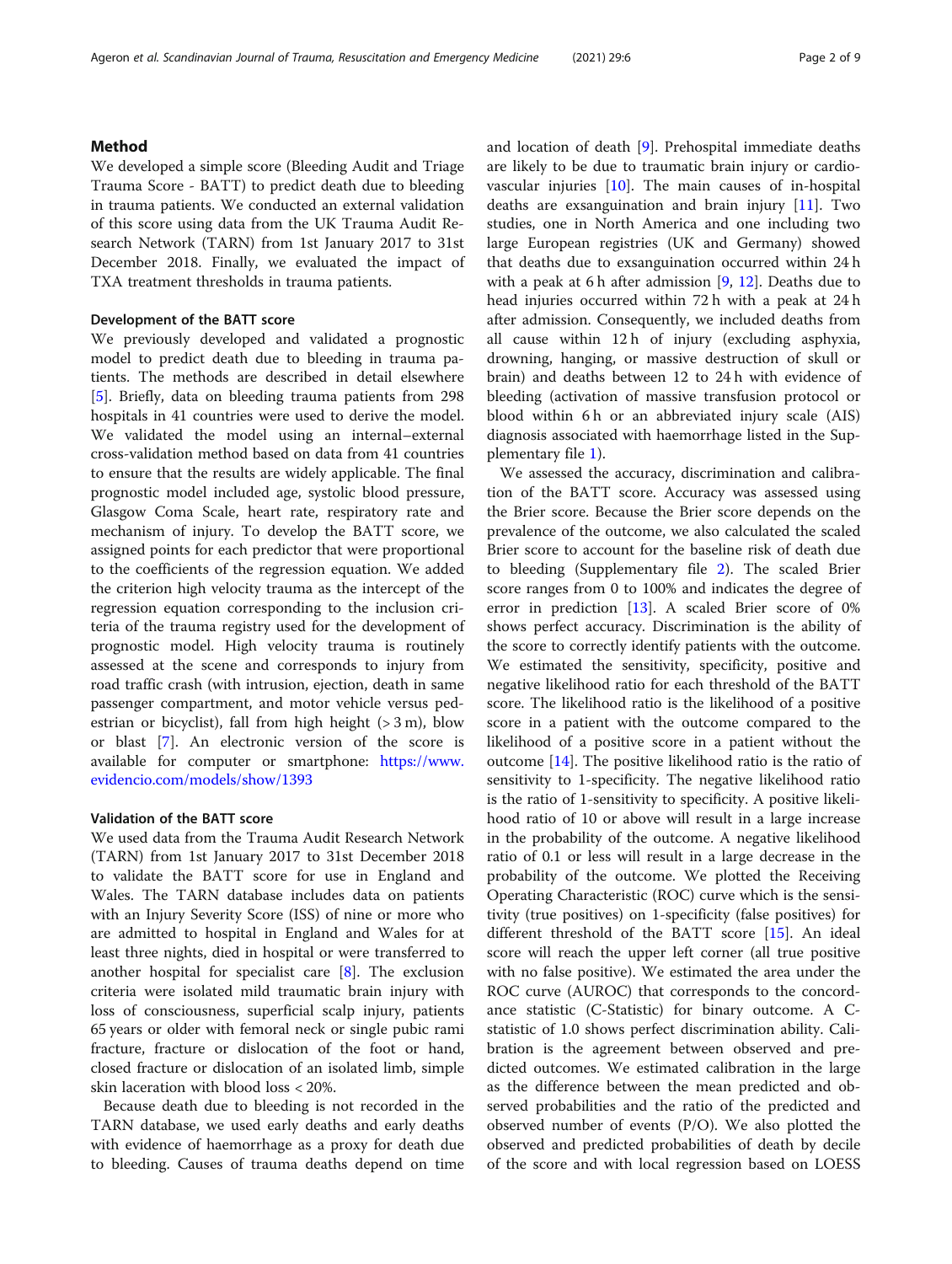algorithm [\[13](#page-8-0)]. We estimated the calibration intercept and slope of the calibration plot as a measure of spread between predicted and observed outcome. Ideally, the intercept would be zero indicating that the predictions are neither systematically too low or too high and the slope would be 1  $[16]$  $[16]$  $[16]$ . There were missing value for some predictors but no missing outcome data. To estimate baseline risk for the full dataset, we replaced missing predictors using multiple imputation by chained equations on early death, age, systolic blood pressure, respiratory rate, heart rate, Glasgow coma scale, time for injury, time for prehospital ambulance arrival, and time for hospital admission with 20 imputed datasets.

#### Evaluation of TXA treatment criteria

We evaluated two different TXA treatment strategies: (1) prehospital treatment of all trauma patients with an ISS ≥9 at the scene of the injury, (2) hospital treatment of all trauma patients with an ISS > 9 in the emergency department (ED). We compared each treatment strategy according to different thresholds of the BATT score to assess its clinical usefulness and treatment criteria.

We estimated the impact of TXA treatment for each treatment criteria. Since randomized trials of TXA in trauma patients report no increase in deaths from adverse events, the net impact of TXA was given by the number of deaths due to bleeding avoided by the treatment [\[6](#page-8-0), [17\]](#page-8-0). To estimate the number of deaths avoided by TXA, we predicted the baseline risk of death due to bleeding using our previously published prognostic model [\[5](#page-8-0)]. To estimate post-treatment probabilities, we applied the treatment effect to these baseline risks taking into account time to treatment [\[4](#page-8-0)]. The risk difference was used to estimate the number of deaths avoided. To account for miscalibration of predicted baseline risks, we conducted a sensitivity analysis using observed early deaths with evidence of haemorrhage as baseline risks. The details of both modelling methods and equations are described in the Supplementary file [3.](#page-7-0) We plotted the cumulative number of death due to bleeding avoided by BATT score threshold in a decision curve analysis as described by Vickers et al. [\[18](#page-8-0)] We compared decision curve analysis for each scenario. We estimated the number needed to treat to save one life for each BATT score threshold and each scenario. The registry-based study design predetermines the sample size. All analyses were performed using STATA software (version 16.0; Stata Corp, College Station, TX, USA).

#### Results

Table 1 shows the BATT Score. The minimum score is 0 and the maximum score is 27.

| Table 1 BATT score |
|--------------------|
|                    |

| Age                            | $\geq$ 65 years old           | $+1$   |
|--------------------------------|-------------------------------|--------|
|                                | $\geq$ 75 years old           | $+2$   |
| <b>Systolic Blood Pressure</b> | $< 60$ mmHq                   | $+ 14$ |
|                                | $\geq 60$ and $< 100$ mmHq    | $+5$   |
| <b>Glasgow Coma Scale</b>      | $\leq 8$                      | $+4$   |
|                                | $> 8$ and $\leq 12$           | $+3$   |
| <b>Respiratory rate</b>        | $< 10$ or $\geq 30$ /min      | $+2$   |
|                                | Alt: Oxygen saturation $< 90$ | $+2$   |
| <b>Heart rate</b>              | >100/min                      | $+1$   |
| Penetrating injury             | Yes                           | $+2$   |
| High velocity trauma           | Yes                           | $+2$   |

The score is not suitable for isolated limb trauma or isolated neck femoral fracture in people older than 65 years

#### External validation - patient's characteristics

We validated the score in 104,862 trauma patients with an  $ISS \geq 9$  who were transported to hospital by ambulance in England and Wales between 2017 and 2018. Their characteristics are summarized in Table [2.](#page-3-0) The mean age was 62 years and 3189 (3%) had penetrating injuries. The median time from injury to ambulance arrival was 69 min, IQR (24–174). Mean ISS was 16  $(\pm 9)$ and 46% of patients had an  $ISS \geq 16$ . TXA was administered in 9915 (9%) patients. Of these 5185 (52%) received it prehospital. The median time from injury to treatment was 48 min, IQR (35–68) when TXA was given prehospital and 148 min, IQR (103–251) when it was given in hospital. 2760 (3%) of the trauma patients received TXA within 1 h and 5727 (6%) received TXA within 3 h of injury. The mean ISS of patients treated with TXA was 23  $(\pm 13)$  compared with 14  $(\pm 7)$  for patients who were not treated  $(P < 0.001)$ . Most patients treated with TXA had a low or intermediate risk of death due to bleeding (Fig. [1\)](#page-4-0). Most patients treated had a BATT score of 2. The proportion of patients who received prehospital TXA increased with the BATT score. There was no loss to follow-up at 30 days. A total of 2517 (2.4%) patients died within 24 h and 8874 (8.5%) died within 30 days. Early death with evidence of haemorrhage was reported for 1219 (1.2%) patients.

#### External validation

The Table [3](#page-4-0) shows the performance of the BATT score. The scaled Brier score was 6%. The receiving operator curve, the sensitivity and specificity at different thresholds of the BATT score are shown in Supplementary files [4](#page-7-0) and [5](#page-7-0). A threshold of 2 or more had a sensitivity of 99% and a negative likelihood ratio of 0.03. The Cstatistic was 0.90; 95% CI (0.89–0.91). The observed (1.16%) and predicted (1.15%) probabilities of death due to bleeding were similar ( $p = 0.81$ ). The calibration curve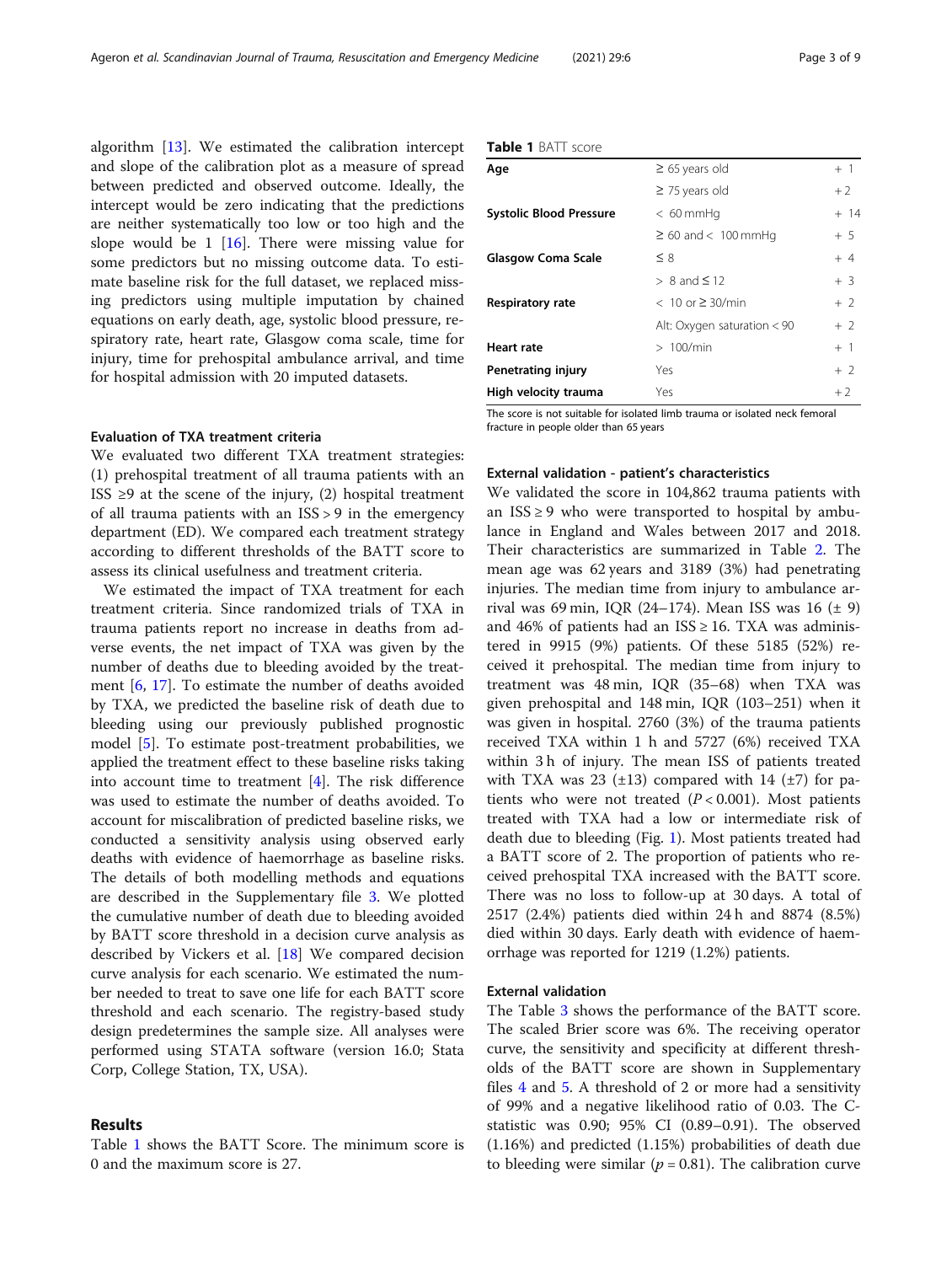<span id="page-3-0"></span>

|  | Table 2 Characteristics of the trauma patients used to validate the BATT score |
|--|--------------------------------------------------------------------------------|
|--|--------------------------------------------------------------------------------|

|                                                       | $N = 104,862$ | Missing                  |
|-------------------------------------------------------|---------------|--------------------------|
| Mean age (SD)                                         | 62 (24)       | $\mathbf 0$              |
| $<$ 18, N (%)                                         | 5616(5)       |                          |
| 18-44, N (%)                                          | 19,744 (19)   |                          |
| 45-64, N (%)                                          | 26,354 (25)   |                          |
| 65-74, N (%)                                          | 13,123 (13)   |                          |
| $≥75, N$ (%)                                          | 40,025 (38)   |                          |
| Sex female, N (%)                                     | 47,346 (45)   | $\mathbf 0$              |
| Penetrating injury, N (%)                             | 3189 (3)      | $\mathbf 0$              |
| Circumstances, N (%)                                  |               | 0                        |
| Motor vehicle crash                                   | 19,709 (19)   |                          |
| Fall less than 2 m                                    | 65,573 (62)   |                          |
| Fall more than 2 m                                    | 10,604 (10)   |                          |
| Blast - Blow - Crush                                  | 5266 (5)      |                          |
| Shooting                                              | 234(0)        |                          |
| Stabbing                                              | 2538 (2)      |                          |
| Other                                                 | 1938 (2)      |                          |
| First systolic blood pressure, mean (SD)              | 138 (28)      | 12,450 (12)              |
| First systolic blood pressure < 90 mmHg, N (%)        | 3033 (3)      |                          |
| First Glasgow coma scale, N (%)                       |               | 12,695 (12)              |
| $14 - 15$                                             | 90,579 (86)   |                          |
| $9 - 13$                                              | 8566 (8)      |                          |
| $3 - 8$                                               | 5717 (6)      |                          |
| First heart rate, mean (SD)                           | 86 (20)       | 11,479 (11)              |
| Heart rate > 120 bpm, N (%)                           | 5475 (5)      |                          |
| Time from injury to ambulance arrival $<$ 3 h, N (%)  | 79,430 (76)   | 50,496 (48)              |
| Time from injury to hospital admission $<$ 3 h, N (%) | 63,246 (60)   | 50,465 (48)              |
| Injury Severity Score, mean (SD)                      | 16 (9)        | $\mathbf 0$              |
| ISS 9-15, N (%)                                       | 58,695 (56)   |                          |
| ISS 16-24, N (%)                                      | 24,635 (23)   |                          |
| ISS 25-34, N (%)                                      | 17,682 (17)   |                          |
| $ISS \geq 35, N$ (%)                                  | 3850 (4)      |                          |
| Tranexamic acid treatment                             | 9915 (9)      | 13,115 (13)              |
| Prehospital                                           | 5185 (5)      | $\overline{\phantom{0}}$ |
| Hospital                                              | 4576 (4)      |                          |
| Unknown                                               | 176(0.1)      |                          |
| Any blood product received                            | 4922 (5)      | 0                        |
| Massive transfusion protocol activated                | 2487 (2)      |                          |
| Blood received within 6 h of injury                   | 2277 (2)      |                          |

showed slight over-prediction in low risk patients and under-prediction in intermediate and high-risk patients (Supplementary file [6](#page-7-0)). The calibration intercept was close to zero (0.00032) with a calibration slope of 1.09 (Table [3\)](#page-4-0).

#### Clinical usefulness

Figure [2](#page-5-0) is a decision curve analysis showing the number of deaths due to bleeding avoided by TXA treatment by BATT score threshold. Treating all trauma patients as soon as possible at scene or in the ambulance prevented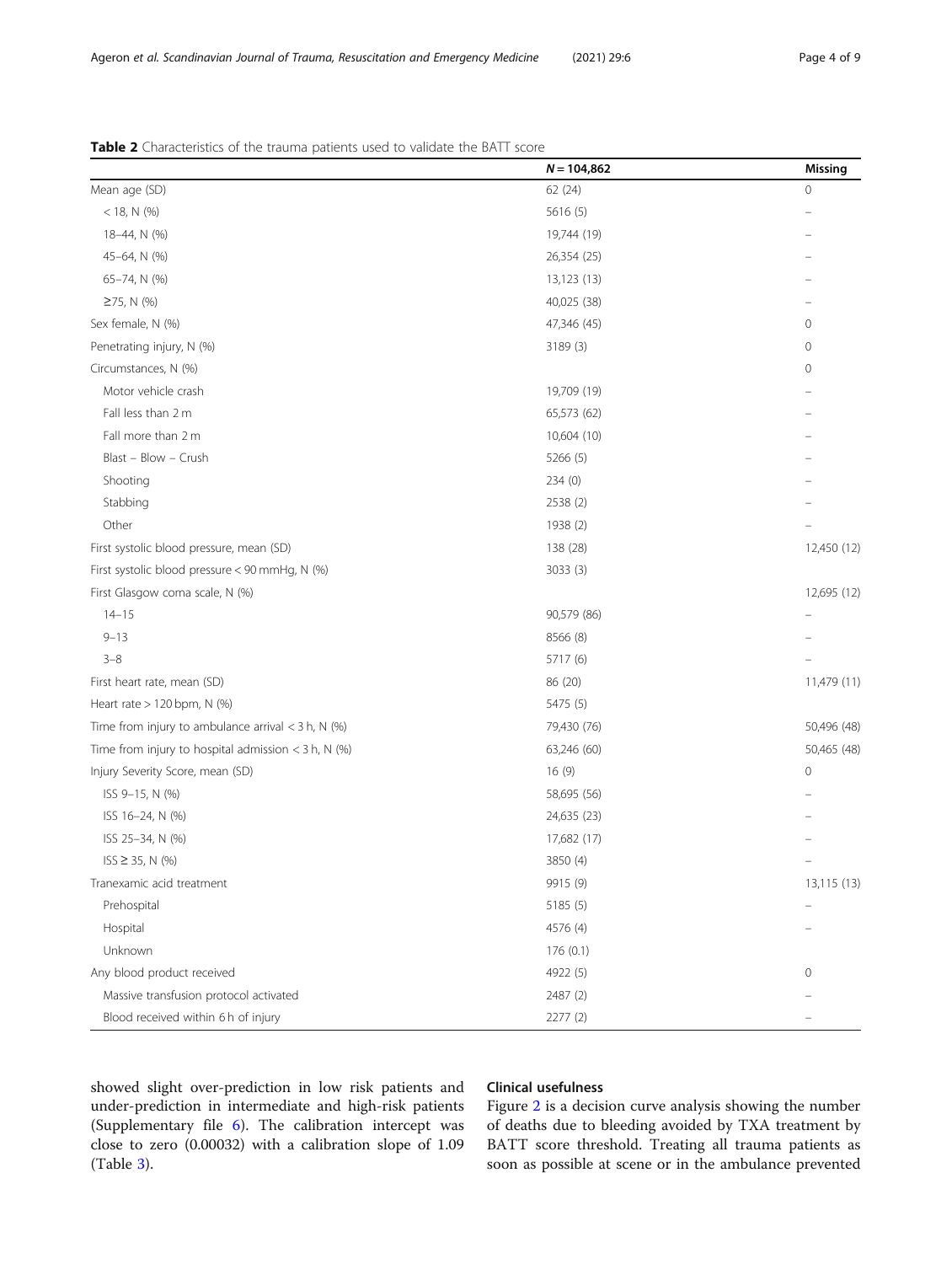<span id="page-4-0"></span>

more deaths than in hospital treatment. The cumulative number of deaths avoided decreased as the BATT score threshold increased. Table [4](#page-5-0) shows the number of deaths avoided for the different scenarios and the sensitivity analysis based on observed early deaths in 2017 and 2018 in England and Wales. The sensitivity analysis confirms that prehospital treatment provides the maximum benefit with a lower number needed to treat than hospital treatment. Table [5](#page-6-0) shows the number of deaths

Table 3 Performance of the BATT score

|                                          | <b>BATT</b> score | 95% CI          |
|------------------------------------------|-------------------|-----------------|
| Overall performance                      |                   |                 |
| Brier score                              | 0.0107            |                 |
| Scaled Brier score (%)                   | 6                 |                 |
| Discrimination                           |                   |                 |
| C-statistic                              | 0.90              | $0.89 - 0.91$   |
| Mean predicted death due to bleeding (%) |                   |                 |
| If patient died from bleeding            | 6.5               |                 |
| If patient did not die from bleeding     | 1.1               | $1.1 - 1.1$     |
| Discrimination slope (%)                 | 5.4               | $0.053 - 0.056$ |
| Calibration                              |                   |                 |
| Observed deaths due to bleeding (%)      | 1.16              | $1.1 - 1.2$     |
| Predicted deaths due to bleeding (%)     | 1.15              | $1.1 - 1.2$     |
| Calibration-in-the-large (%)             | 0.01              | $0.00 - 0.01$   |
| Ratio Predicted/Observed                 | 0.99              | $0.94 - 1.05$   |
| Calibration Intercept                    | 0.00032           |                 |
| Calibration slope                        | 1.09              | $1.07 - 1.11$   |

avoided and the number needed to treat for each BATT score threshold when patients are treated as soon as possible in the prehospital setting and within 3 h of injury. A BATT score treatment threshold of 2 corresponds to the treatment of 61,598 patients (59% of major trauma patients included in TARN registry with  $ISS \ge 9$ ) and results in 210 deaths avoided (Table [5](#page-6-0)). A BATT score treatment threshold below 2 resulted in 6 to 14 additional deaths avoided with an additional number needed to treat for one death avoided more than 1000 patients (Table [5](#page-6-0), Fig. [3\)](#page-6-0).

# **Discussion**

#### Main findings

In 2017 and 2018, only 9% of trauma patients in England and Wales received TXA and only 3% received it within an hour of injury. Pre-hospital treatment of trauma patients with a BATT score of 2 or more would substantially increase the number of premature deaths that could be avoided with TXA.

### Strengths and limitations

Our study has important strengths. Our prognostic score was derived using multivariable methods within a large international prospective cohort study with minimal missing data. We then validated the score in a second large cohort that was not used to derive the score [\[19](#page-8-0)]. We validated the BATT score in data from a large national trauma registry which includes trauma patients with a wide range of bleeding severity thus providing a heterogenous case-mix that allows accurate assessment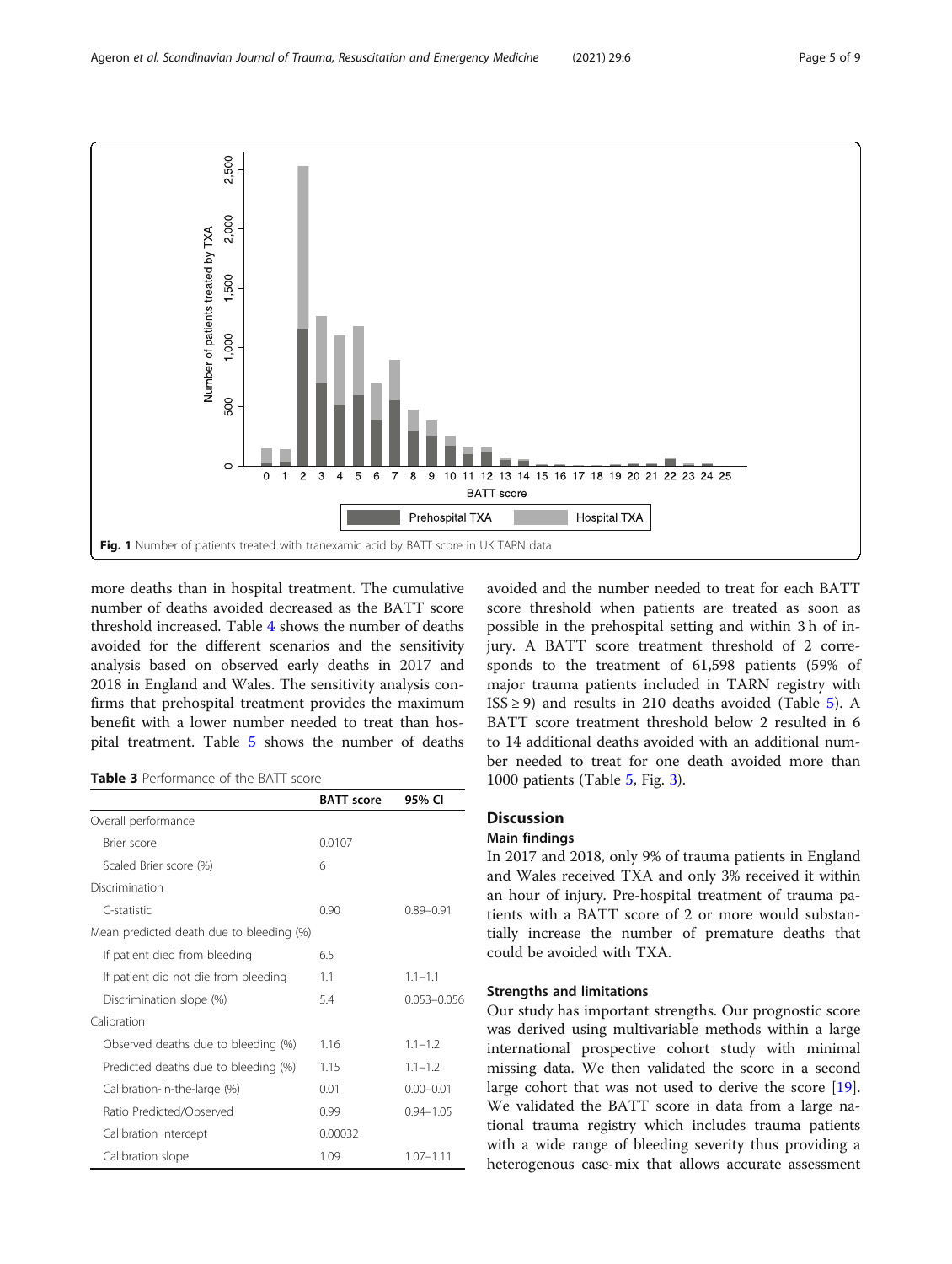<span id="page-5-0"></span>

of discrimination [[20\]](#page-8-0). The score is based on variables recorded by paramedics at the scene of the injury when the decision to treat with TXA must be made. The large number of patients in this study increases the precision of the results. There were few missing values for predictor variables and no missing outcome data. The outcome was well defined and recorded at fixed time point. These strengths help to ensure the validity of the results.

Our study also has limitations. Measurement error of predictor variables could affect discrimination and calibration. Random error could arise for all predictors (blood pressure, heart rate, Glasgow Coma scale, Respiratory rate) and lead to reduce discrimination and calibration. Systematic errors arising from the use of monitoring devices is more likely to affect calibration [[21\]](#page-8-0). Because the outcome 'death due to bleeding' was not available in TARN database, we used early death as a proxy for death due to bleeding [[22\]](#page-8-0). However, any outcome misclassification would be expected to decrease the C-statistic and reduce model performance [\[23](#page-8-0)] and

Table 4 Comparison of number of deaths due to bleeding avoided by tranexamic acid treatment

|                                  | Patients treated N $(\%) N =$<br>104,862                            | Deaths avoided N<br>(95% CI) | Deaths avoided per 10,000 patients<br>N (95% CI) | Number needed to treat to avoid<br>one death |
|----------------------------------|---------------------------------------------------------------------|------------------------------|--------------------------------------------------|----------------------------------------------|
|                                  | Based on predicted probabilities                                    |                              |                                                  |                                              |
| Current<br>strategy <sup>a</sup> | 9915 (11)                                                           | 55 (54-57)                   | $5(5-5)$                                         | 180                                          |
| All<br>prehospital               | 79,430 (76)                                                         | 224 (220-228)                | $21(21-22)$                                      | 355                                          |
| All in<br>hospital               | 63,246 (60)                                                         | 146 (144-149)                | $14(14-14)$                                      | 430                                          |
|                                  | Based on observed probabilities (sensitivity analysis) <sup>b</sup> |                              |                                                  |                                              |
| Current<br>strategy <sup>a</sup> | 9915 (11)                                                           | 168 (157-178)                | $16(15-17)$                                      | 59                                           |
| All<br>prehospital               | 79,430 (76)                                                         | 323 (305-341)                | $31(29-33)$                                      | 244                                          |
| All in<br>hospital               | 63,246 (60)                                                         | 240 (226-253)                | $22(21-24)$                                      | 273                                          |

NNT Number Needed to Treat

<sup>a</sup>Current strategy observed in the UK-TARN data based on clinical judgment and current guidelines in UK

<sup>b</sup>Sensitivity analysis based on observed deaths due to bleeding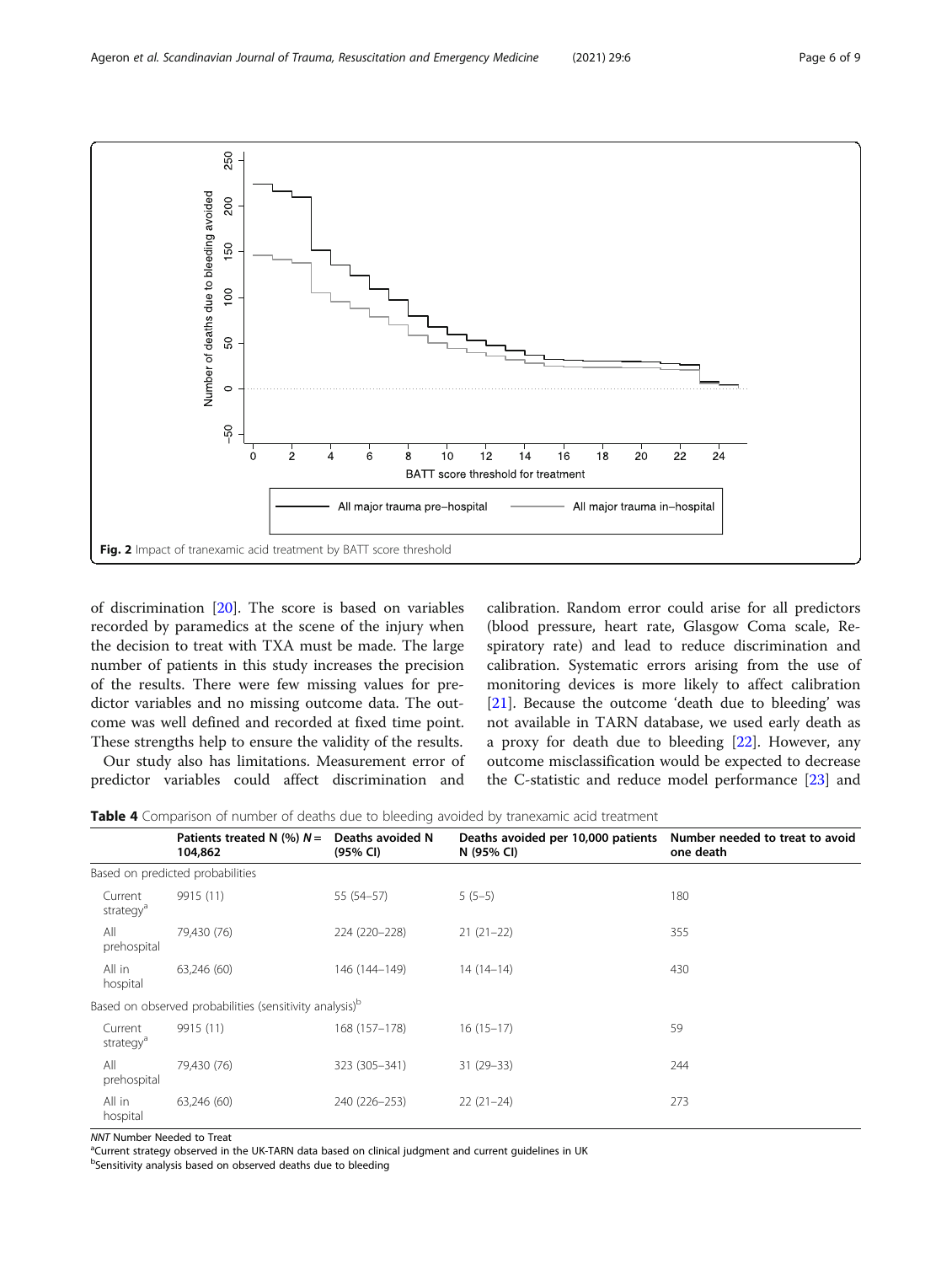<span id="page-6-0"></span>

| Table 5 Number of deaths due to bleeding avoided and number needed to treat with pre-hospital treatment within 3 h of injury |  |  |  |  |
|------------------------------------------------------------------------------------------------------------------------------|--|--|--|--|
| according to BATT score threshold as treatment criteria                                                                      |  |  |  |  |

| <b>BATT Score</b><br>Threshold for<br><b>TXA treatment</b> | <b>Total patients</b><br>included in<br><b>TARN N (%)</b> | Number of patients<br>considered for<br>treatment <sup>a</sup> N $(\%)$ | Number of deaths<br>avoided by BATT<br>score threshold | <b>Standardized</b><br>number of deaths<br>avoided per 10,000 | Number<br>needed to<br>treat <sup>b</sup> | Additional NNT <sup>c</sup> for<br>change of one point<br>of BATT score |
|------------------------------------------------------------|-----------------------------------------------------------|-------------------------------------------------------------------------|--------------------------------------------------------|---------------------------------------------------------------|-------------------------------------------|-------------------------------------------------------------------------|
| $\geq$ 14                                                  | 586 $(< 1)$                                               | 534 $(< 1)$                                                             | 37                                                     | 4.7                                                           | 14                                        |                                                                         |
| $\geq$ 13                                                  | 737 (< 1)                                                 | 671 (< 1)                                                               | 42                                                     | 5.3                                                           | 16                                        | 27                                                                      |
| $\geq$ 12                                                  | 960(1)                                                    | 883 (1)                                                                 | 47                                                     | 5.9                                                           | 19                                        | 42                                                                      |
| $\geq$ 11                                                  | 1266(1)                                                   | 1150(1)                                                                 | 53                                                     | 6.7                                                           | 22                                        | 45                                                                      |
| $\geq 10$                                                  | 1727(2)                                                   | 1557(2)                                                                 | 59                                                     | 7.4                                                           | 27                                        | 23                                                                      |
| $\geq 9$                                                   | 2533(2)                                                   | 2272(2)                                                                 | 68                                                     | 8.6                                                           | 34                                        | 79                                                                      |
| $\geq 8$                                                   | 3859 (4)                                                  | 3420 (3)                                                                | 80                                                     | 10.1                                                          | 43                                        | 128                                                                     |
| $\geq$ 7                                                   | 6879 (7)                                                  | 5898 (6)                                                                | 97                                                     | 12.2                                                          | 61                                        | 146                                                                     |
| $\geq 6$                                                   | 10,071 (10)                                               | 8584 (8)                                                                | 109                                                    | 13.7                                                          | 78                                        | 224                                                                     |
| $\geq$ 5                                                   | 16,032(15)                                                | 13,335 (13)                                                             | 124                                                    | 15.6                                                          | 108                                       | 317                                                                     |
| $\geq 4$                                                   | 22,946 (22)                                               | 18,769 (18)                                                             | 136                                                    | 17.1                                                          | 138                                       | 452                                                                     |
| $\geq$ 3                                                   | 33,483 (32)                                               | 27,062 (26)                                                             | 152                                                    | 19.1                                                          | 179                                       | 518                                                                     |
| $\geq$ 2                                                   | 80,071 (76)                                               | 61,598 (59)                                                             | 210                                                    | 26.4                                                          | 293                                       | 595                                                                     |
| $\geq$ 1                                                   | 89,948 (86)                                               | 68,452 (65)                                                             | 216                                                    | 27.2                                                          | 316                                       | 1142                                                                    |
| $\geq 0$                                                   | 104,862 (100)                                             | 79,430 (76)                                                             | 224                                                    | 28.2                                                          | 354                                       | 1372                                                                    |

TXA Tranexamic acid, NNT Number needed to treat

 $\text{P}$ Number of trauma patients within 3 h of injury and the arrival of the first ambulance. Proportions are based on all patients included in the TARN registry with ISS  $\geq$  9 with ISS ≥ 9<br><sup>b</sup>Standardi<del>a</del>

<sup>B</sup>Standardized number of deaths avoided per 10,000 trauma patients within 3 h included in the TARN registry with an ISS ≥9<br><sup>c</sup>Additional trauma patients needed to treat for each death avoided compared to the BATT score t

Additional trauma patients needed to treat for each death avoided compared to the BATT score threshold above

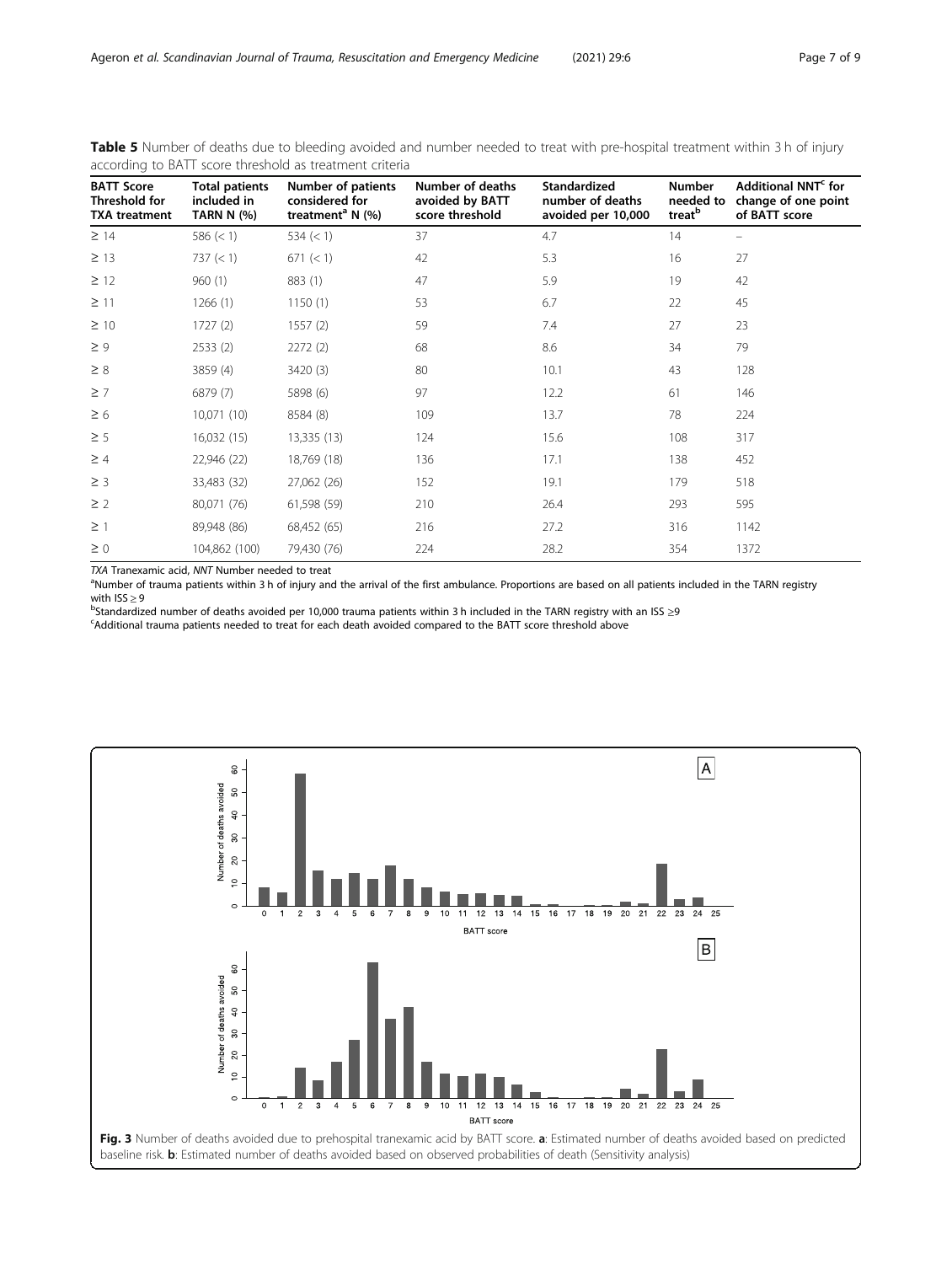<span id="page-7-0"></span>since the C-statistic was high and model performance was excellent, misclassification is unlikely to be an important weakness. Because time from injury to ambulance arrival and hospital admission was missing for nearly half of the patients, we imputed these data. Misclassification of time to treatment could affect our estimate of the net benefit [[24\]](#page-8-0). The estimates of deaths avoided are unlikely to be generalizable since they depend on the risk of death, which may vary in different settings. To model the number of deaths avoided, we used treatment effect estimates from randomised trials and so the estimates should be unconfounded. However, confounders in this observational study might affect our estimates of the absolute number of deaths avoided and so this must be considered with caution. Because we used the same method to estimate the impact of each strategy, it is unlikely that the comparison between different strategies was adversely affected by potential confounders. Furthermore, we are reassured by the result of the STAAMP trial assessing TXA in trauma patient in the prehospital setting [[25](#page-8-0)]. The magnitude of the treatment effect observed in this trial is similar to that observed in the CRASH-2 trial although the estimate was more imprecise.

#### Relation to other studies

To the best of our knowledge, ours is the only score that predicts traumatic death due to bleeding. Existing haemorrhage scores predict massive transfusion which is an imperfect surrogate of death due to bleeding and vulnerable to survival bias (i.e. TASH score, ABC score) [[26](#page-8-0), [27\]](#page-8-0).

#### Clinical implications

Clinical guidelines recommend TXA treatment for patients with or at risk of significant bleeding and that treatment is given as soon as possible [\[3](#page-8-0)]. Due to the lack of clear treatment criteria, many trauma patients are not receiving TXA or else receive it too late. A study on paramedic perceptions concerning tranexamic acid use in bleeding in trauma patients showed that lack of self-confidence, uncertainty about haemorrhage risk and the need to give TXA by slow intravenous injection (over 10 min) were the main barriers to TXA administration [\[28](#page-8-0)]. Our data suggest that using a BATT score threshold of 2 or more would improve outcomes with a fourfold increase in bleeding deaths prevented by TXA. This clear criterion could improve prehospital administration of TXA by paramedics. Although the use of this threshold would increase the number of patients treated, TXA is safe and inexpensive and is likely to be highly cost-effective [[29](#page-8-0), [30\]](#page-8-0). Randomised trials of TXA in trauma and surgery have included over 50,000 patients and no increase in vascular occlusive events has been

found [\[4](#page-8-0), [17](#page-8-0), [31](#page-8-0)–[33](#page-8-0)]. Recent trials in prehospital trauma did not find any increase in vascular occlusive events associated with TXA and provide evidence for applicability of TXA treatment in the prehospital setting [\[25,](#page-8-0) [34\]](#page-8-0).

Recent research has found that TXA is well tolerated and rapidly absorbed after intramuscular injection reaching therapeutic concentrations within 15 min in bleeding trauma patients [[35](#page-8-0)]. Further research is needed to assess the cost-effectiveness of different treatment thresholds and whether use of the BATT score and intramuscular TXA administration by paramedics increases the pre-hospital administration of TXA to patients at risk of bleeding from trauma. Prospective validation of the BATT score would certainly increase its value for clinical use.

#### Conclusion

The BATT score is a validated tool, easy to perform at the scene of injury to identify trauma patients at risk of death from bleeding. A score of 2 or more would be an appropriate threshold for pre-hospital tranexamic acid treatment.

#### Supplementary Information

The online version contains supplementary material available at [https://doi.](https://doi.org/10.1186/s13049-020-00827-5) [org/10.1186/s13049-020-00827-5.](https://doi.org/10.1186/s13049-020-00827-5)

Additional file 1: Supplementary file 1. Abbreviated Injury Scale diagnosis associated with haemorrhage. Supplementary file 2. Formula for the Brier Score and Scaled Brier Score. Supplementary file 3. Methods to model tranexamic acid treatment effect and death due to bleeding avoided. **Supplementary file 4.** Receiving Operator Curve for external validation of the BATT score. Supplementary Figure 5. Sensitivity and specificity according to BATT score for death due to bleeding. **Supplementary file 6.** Calibration curve for external validation of the BATT score.

#### Acknowledgements

We thank TARN and all hospitals participating to the network; Professor Jonathan Benger for his support to develop the BATT score.

#### Authors' contributions

FXA, IR designed the study. TC designed and monitored the data collection from which this paper was developed. FXA analysed the data. VD, TC gave feedback about the clinical use. FXA, IR wrote the first draft. FXA, TC, VD, IR contributed to write and revised the paper. The author(s) read and approved the final manuscript.

#### Funding

This study did not receive any fund.

#### Availability of data and materials

Data are available on reasonable request and with agreement from TARN.

#### Ethics approval and consent to participate

The TARN Registry has ethical approval TARN from the UK Health Research Authority (section 251 PIAG) for analysis of the anonymized data.

#### Consent for publication

Not applicable.